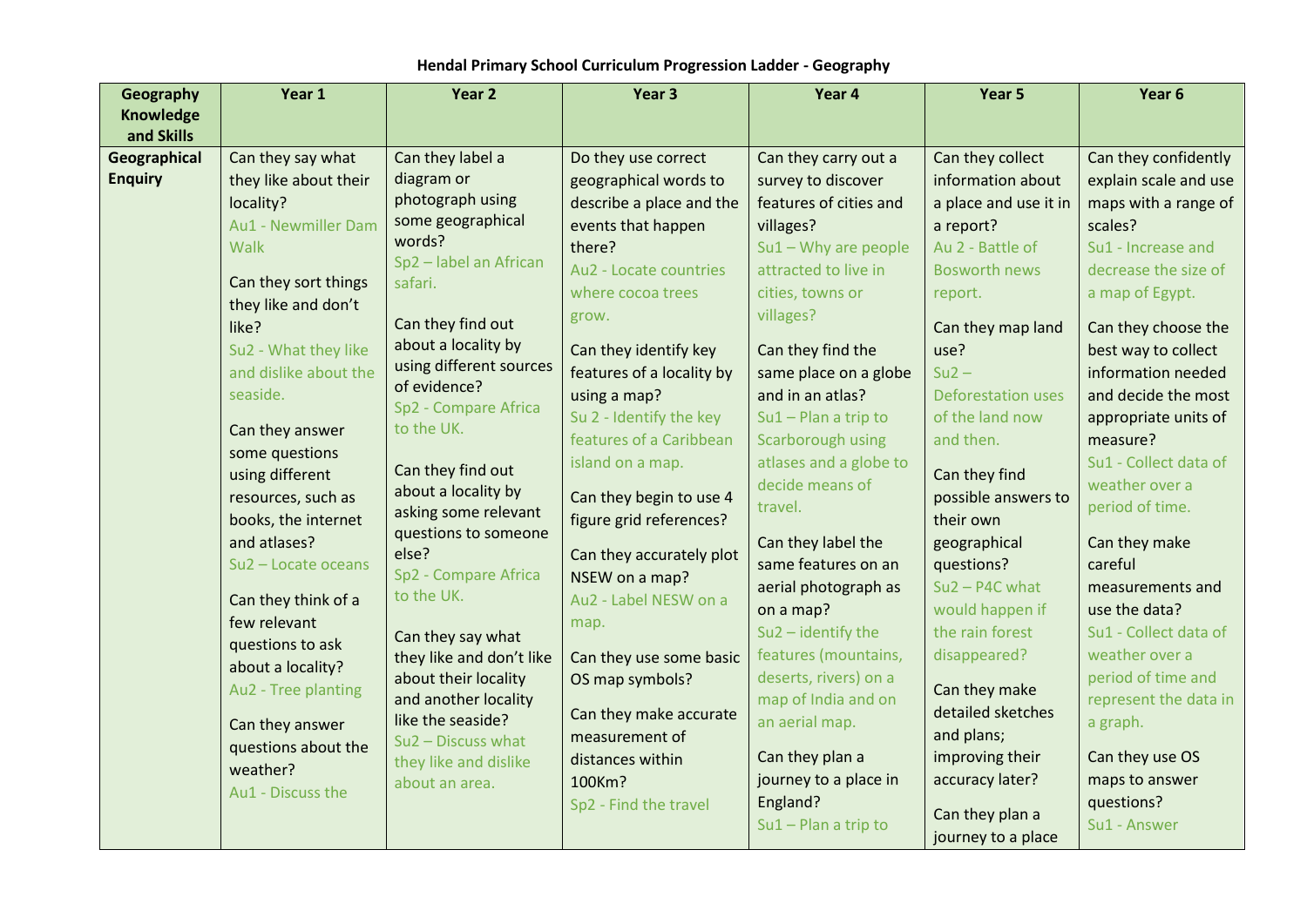|                      | seasons and sing<br>songs<br>Can they keep a<br>weather chart?<br>$Au1 - Su2 - Daily$<br>weather discussions                                                                  |                                                                                                                                                                                         | difference between<br>Italian cities.                                                                                       | Scarborough using<br>atlases and a globe to<br>decide means of<br>travel.<br>Can they accurately<br>measure and collect<br>information (e.g.<br>rainfall, temperature,<br>wind speed, noise<br>levels etc.)?<br>Su2 - Measure and<br>collect weather<br>information in India<br>over a period of time<br>and record on a chart. | in another part of<br>the world, taking<br>account of distance<br>and time?<br>$Su2 - Plan$ a<br>journey from UK to<br>Brazil. | questions on map of<br>Egypt.<br>Can they use maps,<br>aerial photos, plans<br>and web resources<br>to describe what a<br>locality might be<br>like?<br>$Sp1 - Use Google$<br>earth to look at<br>Antarctica and<br>Arctic. |
|----------------------|-------------------------------------------------------------------------------------------------------------------------------------------------------------------------------|-----------------------------------------------------------------------------------------------------------------------------------------------------------------------------------------|-----------------------------------------------------------------------------------------------------------------------------|---------------------------------------------------------------------------------------------------------------------------------------------------------------------------------------------------------------------------------------------------------------------------------------------------------------------------------|--------------------------------------------------------------------------------------------------------------------------------|-----------------------------------------------------------------------------------------------------------------------------------------------------------------------------------------------------------------------------|
| <b>Greater Depth</b> | Can they answer<br>questions using a<br>weather chart?<br>Can they make<br>plausible predictions<br>about what the<br>weather may be like<br>later in the day or<br>tomorrow? | Can they make<br>inferences by looking<br>at a weather chart?<br>Can they make<br>plausible predictions<br>about what the<br>weather may be like in<br>different parts of the<br>world? | Can they work out how<br>long it would take to get<br>to a given destination<br>taking account of the<br>mode of transport? | Can they give accurate<br>measurements<br>between 2 given<br>places within the UK?<br>$Su1 - Plan$ a trip to<br>Scarborough                                                                                                                                                                                                     | Can they work out<br>an accurate<br>itinerary detailing a<br>journey to another<br>part of the world                           | Can they define<br>geographical<br>questions to guide<br>their research?<br>Can they use a range<br>of self selected<br>resources to answer<br>questions?                                                                   |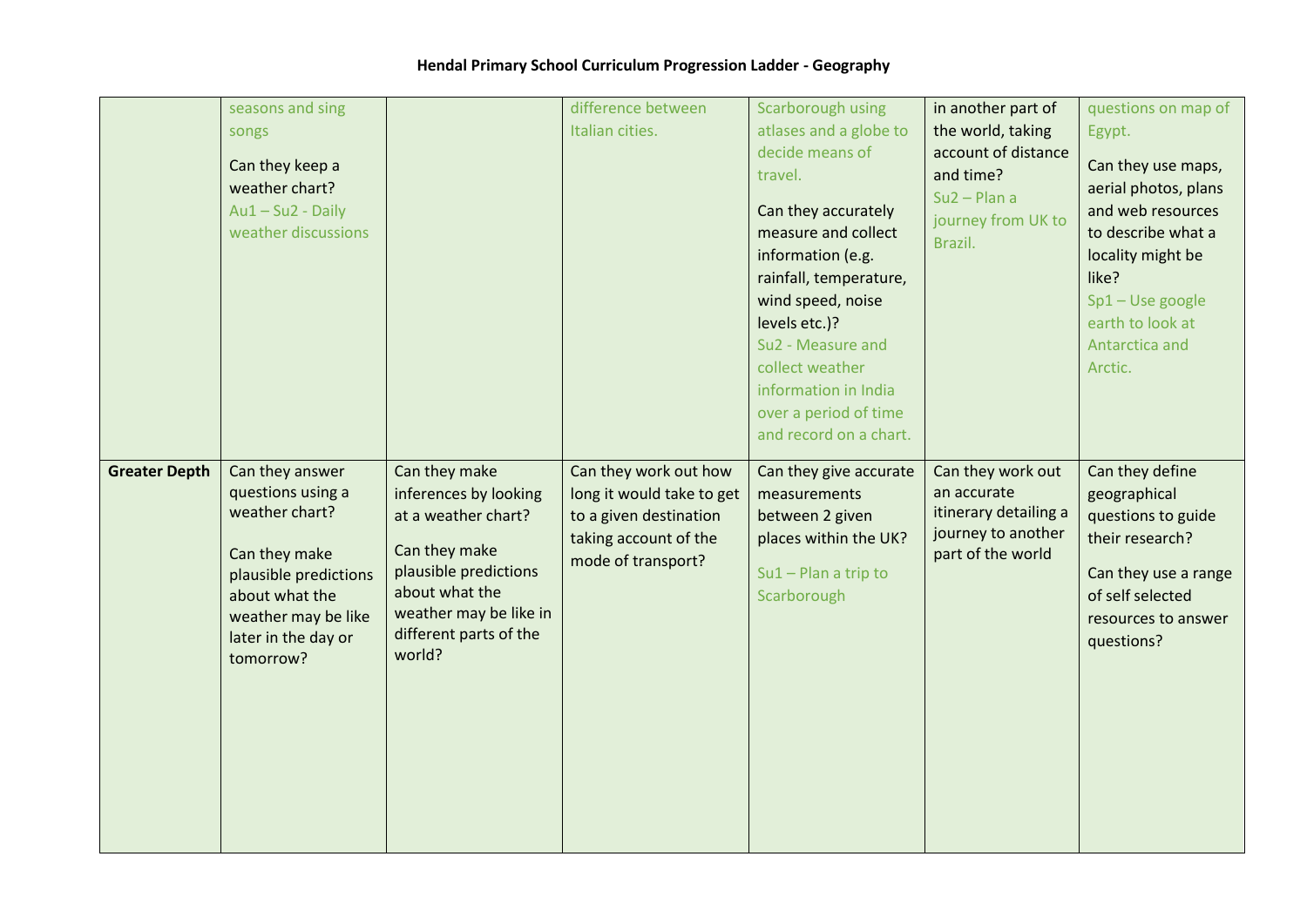| <b>Geography</b> | Year 1                       | Year 2                                     | Year <sub>3</sub>        | Year 4                               | Year 5                        | Year 6                                |
|------------------|------------------------------|--------------------------------------------|--------------------------|--------------------------------------|-------------------------------|---------------------------------------|
| <b>Knowledge</b> |                              |                                            |                          |                                      |                               |                                       |
| and Skills       |                              |                                            |                          |                                      |                               |                                       |
| <b>Physical</b>  | Can they tell                | Can they describe                          | Can they use maps and    | Can they describe the                | Can they explain              | Can they give                         |
| Geography        | someone their                | some physical features                     | atlases appropriately by | main features of a                   | why many cities of            | extended                              |
|                  | address?                     | of their own locality?                     | using contents and       | well-known city?                     | the world are                 | descriptions of the                   |
|                  | Sp2 - Write a letter         | $Su2 - Discuss what$                       | indexes?                 | Su1 - Compare the                    | situated by rivers?           | physical features of                  |
|                  | to a duck                    | they like and dislike                      | Su2 - Use an atlas to    | features of<br>Scarborough (town) to | Can they explain              | different places<br>around the world? |
|                  | Can they explain the         | about an area.                             | find Caribbean islands.  | the features of                      | how a location fits           | Sp1 - Writing a                       |
|                  | main features of a           | Can they explain what                      | Can they confidently     | Wakefield (city) and a               | into its wider                | comparison of the                     |
|                  | hot and cold place?          | makes a locality                           | describe physical        | small village.                       | geographical                  | <b>Arctic and Antarctic</b>           |
|                  | Sp1 - Compare                | special?                                   | features in a locality?  |                                      | location; with                |                                       |
|                  | features in China            | Sp1 - Discus places in                     | Su2 - Describe the       | Can they describe the                | reference to                  | Can they describe                     |
|                  | compared to                  | Wakefield.                                 | physical features of a   | main features of a                   | physical features?            | how some places are                   |
|                  | England                      |                                            | Caribbean island.        | village?                             | $Su2$ – identify and          | similar and others                    |
|                  |                              | Can they describe                          |                          | Su1 - Compare the                    | label the Amazon              | are different in                      |
|                  | Can they describe a          | some places which are                      | Can they locate the      | features of                          | and Brazil on a               | relation to their                     |
|                  | locality using words         | not near the school?                       | Mediterranean and        | Scarborough (town) to                | map.                          | human features?                       |
|                  | and pictures?                | Au1-Describe                               | explain why it is a      | the features of                      |                               | Sp1 - Writing a                       |
|                  | Au1 - Discuss                | London.                                    | popular holiday          | Wakefield (city) and a               | Can they explain              | comparison of the                     |
|                  | <b>Newmiller Dam</b>         |                                            | destination?             | small village in<br>Wakefield.       | how the water<br>cycle works? | <b>Arctic and Antarctic</b>           |
|                  |                              | Can they describe a                        | $Sp2 - Locate the$       |                                      | Su2 - Water cycle             | Can they accurately                   |
|                  | Can they explain             | place outside                              | Mediterranean and        | Can they describe the                | of the rainforest.            | use a 4 figure grid                   |
|                  | how the weather              | Europe using                               | explain why people       | main physical                        |                               | reference?                            |
|                  | changes with each<br>season? | geographical words?                        | would choose this as a   | differences between                  | Can they explain              | $Su1 - Answer$                        |
|                  | $Au1 - Su2 - Learn$          | $Su2 - Describe$ the                       | holiday destination.     | cities and villages?                 | why water is such a           | questions on Grid                     |
|                  | the seasons and sing         | Amazon, Antarctica                         |                          | Su1 - Compare the                    | valuable                      | references on                         |
|                  |                              | and Death Valley.                          |                          | features of                          | commodity?                    | Ancient Greece.                       |
|                  | songs                        |                                            |                          | Scarborough (town) to                | Su2 - Deforestation           |                                       |
|                  | Can they name key            | Can they describe                          |                          | the features of                      | and the changes to            | Can they create                       |
|                  | features associated          | some of the features<br>associated with an |                          | Wakefield (city) and a               | the environment.              | sketch maps when                      |
|                  | with a town or               |                                            |                          | small village in<br>Wakefield.       |                               | carrying out a field                  |
|                  | village, e.g. 'church',      | island?                                    |                          |                                      |                               | study?                                |
|                  | 'farm', 'shop',              |                                            |                          |                                      |                               |                                       |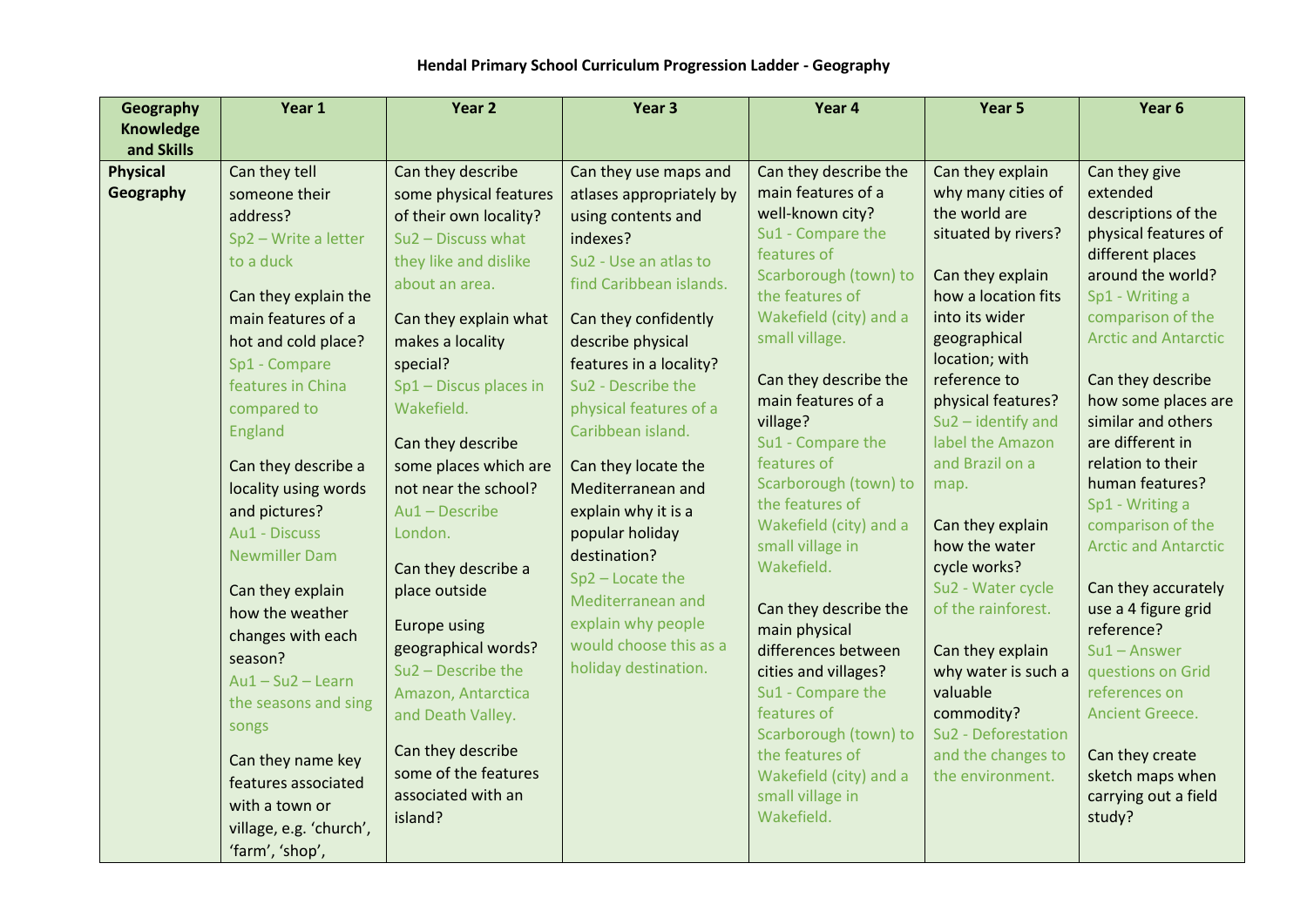|                      | 'house'?                 | Can they describe the   |                        | Can they use                           |                    |                    |
|----------------------|--------------------------|-------------------------|------------------------|----------------------------------------|--------------------|--------------------|
|                      | Sp2 - Discuss the key    | key features of a       |                        | appropriate symbols                    |                    |                    |
|                      | features of a place      | place, using words      |                        | to represent different                 |                    |                    |
|                      | with relation to a       | like, beach, coast      |                        | physical features on a                 |                    |                    |
|                      | farm                     | forest, hill, mountain, |                        | map?                                   |                    |                    |
|                      |                          | ocean, valley?          |                        | Su2 - Use symbols to                   |                    |                    |
|                      |                          |                         |                        | present features on                    |                    |                    |
|                      |                          | Su2 - Describe the      |                        | their own map of                       |                    |                    |
|                      |                          | Amazon, Antarctica      |                        | India.                                 |                    |                    |
|                      |                          | and Death Valley.       |                        |                                        |                    |                    |
|                      |                          |                         |                        | Can they describe how<br>volcanoes are |                    |                    |
|                      |                          |                         |                        | created?                               |                    |                    |
|                      |                          |                         |                        | Au2 - Mount                            |                    |                    |
|                      |                          |                         |                        | Vesuvius.                              |                    |                    |
|                      |                          |                         |                        |                                        |                    |                    |
|                      |                          |                         |                        | Can they describe how                  |                    |                    |
|                      |                          |                         |                        | earthquakes are                        |                    |                    |
|                      |                          |                         |                        | created?                               |                    |                    |
|                      |                          |                         |                        | Au2 - understand that                  |                    |                    |
|                      |                          |                         |                        | an earthquake caused                   |                    |                    |
|                      |                          |                         |                        | the Mount Vesuvius                     |                    |                    |
|                      |                          |                         |                        | eruption.                              |                    |                    |
|                      |                          |                         |                        |                                        |                    |                    |
|                      |                          |                         |                        | Can they recognise the                 |                    |                    |
|                      |                          |                         |                        | 8 points of the                        |                    |                    |
|                      |                          |                         |                        | compass (N, NW, W, S,                  |                    |                    |
|                      |                          |                         |                        | SW, SE, E, and NE)?                    |                    |                    |
|                      |                          |                         |                        | Au2 - Locate New                       |                    |                    |
|                      |                          |                         |                        | <b>Zealand White Island</b>            |                    |                    |
|                      |                          |                         |                        | eruption on the map                    |                    |                    |
|                      |                          |                         |                        | and label the 8 points.                |                    |                    |
| <b>Greater Depth</b> | Can they name key        | Can they find the       | Can they explain why a | Can they explain how                   | Can they explain   | Can they plan a    |
|                      | features associated      | longest and shortest    | locality has certain   | a locality has changed                 | what a place (open | journey to another |
|                      | with a town or           | route using a map?      | physical features?     | over time with                         | to environmental   | part of the world  |
|                      | village, e.g. 'factory', |                         |                        |                                        | and physical       |                    |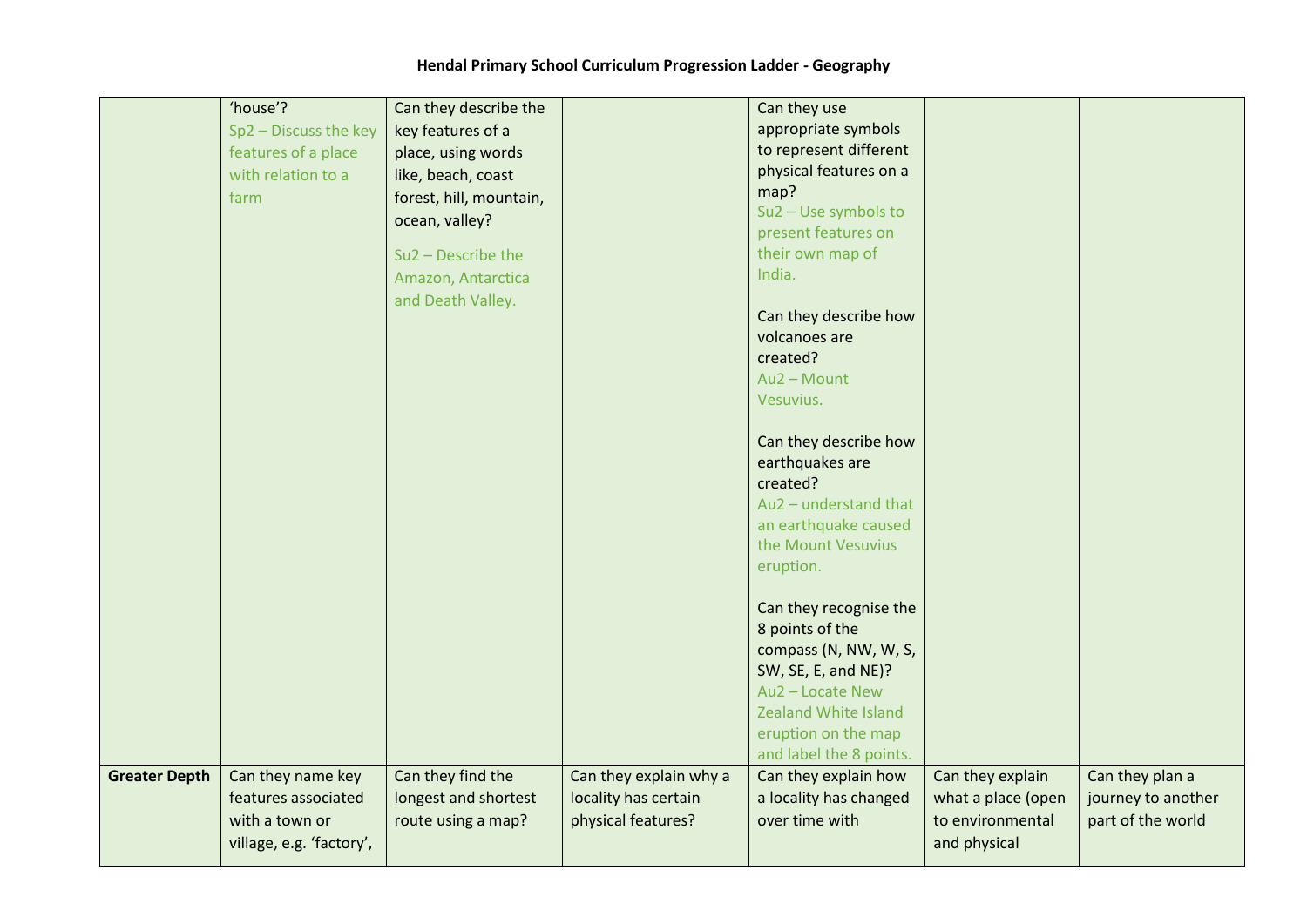| 'detached house', | Can they use a map,  | reference to physical | change) might be   | which takes account                |
|-------------------|----------------------|-----------------------|--------------------|------------------------------------|
| 'semi-detached    | photographs, film or | features?             | like in the future | of time zones?                     |
| house', 'terrace  | plan to describe a   |                       | taking account of  |                                    |
| house'?           | contrasting locality | Su1 - Coastal erosion | physical features? | Do they understand                 |
|                   | outside Europe?      |                       |                    | the term sustainable               |
|                   |                      |                       |                    | development? Can<br>they use it in |
|                   |                      |                       |                    | different contexts?                |
|                   |                      |                       |                    |                                    |
|                   |                      |                       |                    |                                    |
|                   |                      |                       |                    |                                    |
|                   |                      |                       |                    |                                    |
|                   |                      |                       |                    |                                    |
|                   |                      |                       |                    |                                    |
|                   |                      |                       |                    |                                    |
|                   |                      |                       |                    |                                    |
|                   |                      |                       |                    |                                    |
|                   |                      |                       |                    |                                    |
|                   |                      |                       |                    |                                    |
|                   |                      |                       |                    |                                    |
|                   |                      |                       |                    |                                    |
|                   |                      |                       |                    |                                    |
|                   |                      |                       |                    |                                    |
|                   |                      |                       |                    |                                    |
|                   |                      |                       |                    |                                    |
|                   |                      |                       |                    |                                    |
|                   |                      |                       |                    |                                    |
|                   |                      |                       |                    |                                    |
|                   |                      |                       |                    |                                    |
|                   |                      |                       |                    |                                    |
|                   |                      |                       |                    |                                    |
|                   |                      |                       |                    |                                    |
|                   |                      |                       |                    |                                    |
|                   |                      |                       |                    |                                    |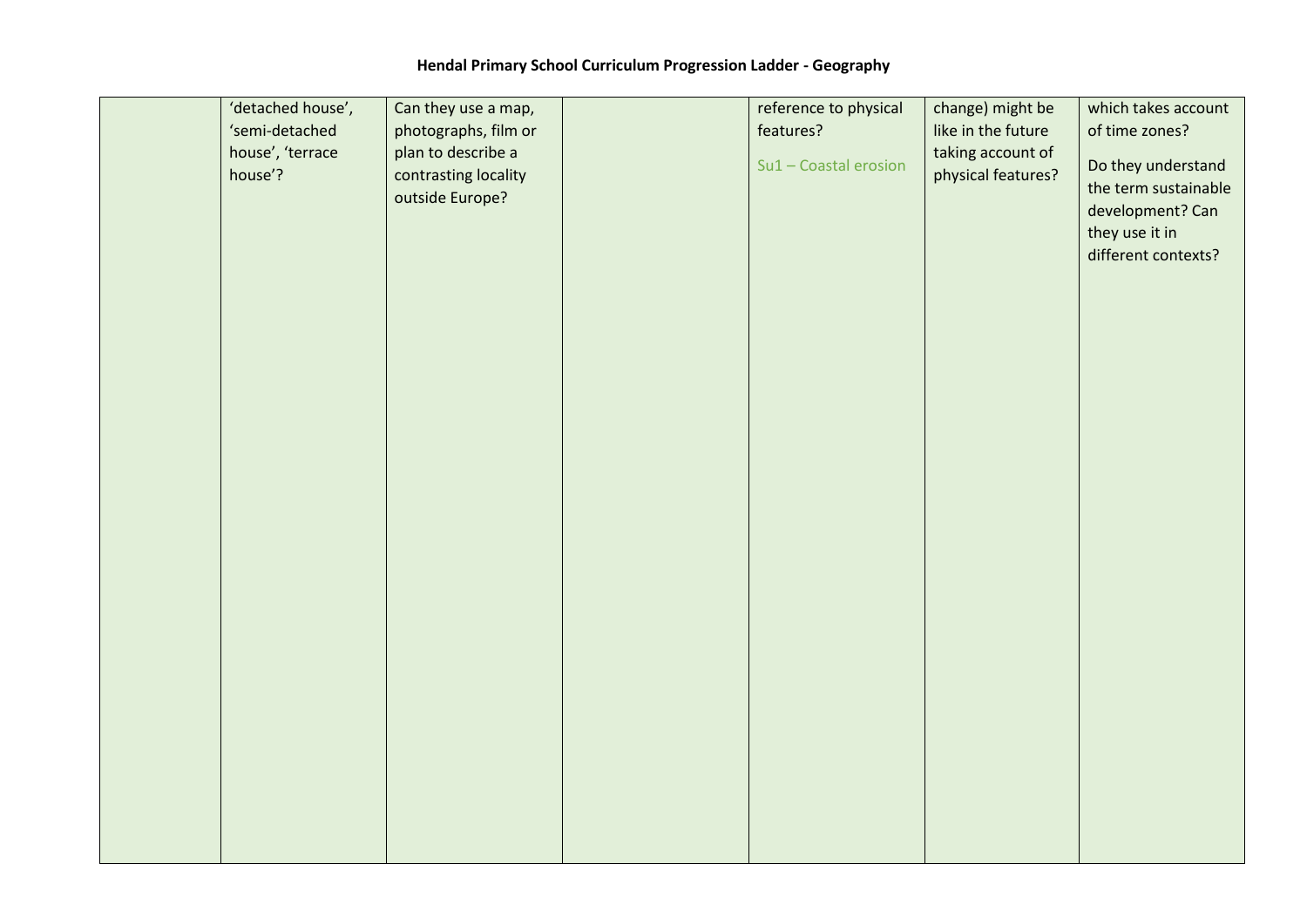| Year 1               | Year 2                                                                                                                                                                                                                                                                                                                                                                                               | Year <sub>3</sub>                                                                                                                                                                                                                                                                                                                                                                                                                              | Year 4                                                                                                                                                                                                                                                                                                                                                                                                   | Year 5                                                                                                                                                                                                                                                                                                                                                                                                                                                                                                                               | Year 6                                                                                                                                                                                                                                                                                                                                                                                                        |
|----------------------|------------------------------------------------------------------------------------------------------------------------------------------------------------------------------------------------------------------------------------------------------------------------------------------------------------------------------------------------------------------------------------------------------|------------------------------------------------------------------------------------------------------------------------------------------------------------------------------------------------------------------------------------------------------------------------------------------------------------------------------------------------------------------------------------------------------------------------------------------------|----------------------------------------------------------------------------------------------------------------------------------------------------------------------------------------------------------------------------------------------------------------------------------------------------------------------------------------------------------------------------------------------------------|--------------------------------------------------------------------------------------------------------------------------------------------------------------------------------------------------------------------------------------------------------------------------------------------------------------------------------------------------------------------------------------------------------------------------------------------------------------------------------------------------------------------------------------|---------------------------------------------------------------------------------------------------------------------------------------------------------------------------------------------------------------------------------------------------------------------------------------------------------------------------------------------------------------------------------------------------------------|
|                      |                                                                                                                                                                                                                                                                                                                                                                                                      |                                                                                                                                                                                                                                                                                                                                                                                                                                                |                                                                                                                                                                                                                                                                                                                                                                                                          |                                                                                                                                                                                                                                                                                                                                                                                                                                                                                                                                      |                                                                                                                                                                                                                                                                                                                                                                                                               |
|                      |                                                                                                                                                                                                                                                                                                                                                                                                      |                                                                                                                                                                                                                                                                                                                                                                                                                                                |                                                                                                                                                                                                                                                                                                                                                                                                          |                                                                                                                                                                                                                                                                                                                                                                                                                                                                                                                                      |                                                                                                                                                                                                                                                                                                                                                                                                               |
|                      |                                                                                                                                                                                                                                                                                                                                                                                                      |                                                                                                                                                                                                                                                                                                                                                                                                                                                |                                                                                                                                                                                                                                                                                                                                                                                                          |                                                                                                                                                                                                                                                                                                                                                                                                                                                                                                                                      | Can they give an                                                                                                                                                                                                                                                                                                                                                                                              |
|                      |                                                                                                                                                                                                                                                                                                                                                                                                      |                                                                                                                                                                                                                                                                                                                                                                                                                                                |                                                                                                                                                                                                                                                                                                                                                                                                          |                                                                                                                                                                                                                                                                                                                                                                                                                                                                                                                                      | extended description                                                                                                                                                                                                                                                                                                                                                                                          |
|                      |                                                                                                                                                                                                                                                                                                                                                                                                      |                                                                                                                                                                                                                                                                                                                                                                                                                                                |                                                                                                                                                                                                                                                                                                                                                                                                          |                                                                                                                                                                                                                                                                                                                                                                                                                                                                                                                                      | of the human                                                                                                                                                                                                                                                                                                                                                                                                  |
| clothes at different | such as the jobs                                                                                                                                                                                                                                                                                                                                                                                     | Su2 - Describe the                                                                                                                                                                                                                                                                                                                                                                                                                             | $Su1 - explain$ why                                                                                                                                                                                                                                                                                                                                                                                      | rivers?                                                                                                                                                                                                                                                                                                                                                                                                                                                                                                                              | features of different                                                                                                                                                                                                                                                                                                                                                                                         |
| times of the year?   | people do?                                                                                                                                                                                                                                                                                                                                                                                           | human features of a                                                                                                                                                                                                                                                                                                                                                                                                                            | people would choose                                                                                                                                                                                                                                                                                                                                                                                      | $Su2$ – The                                                                                                                                                                                                                                                                                                                                                                                                                                                                                                                          | places around the                                                                                                                                                                                                                                                                                                                                                                                             |
| Au1 to Su2 - What    | Sp1-Ambulance                                                                                                                                                                                                                                                                                                                                                                                        | Caribbean island.                                                                                                                                                                                                                                                                                                                                                                                                                              | to live in a city                                                                                                                                                                                                                                                                                                                                                                                        | importance of the                                                                                                                                                                                                                                                                                                                                                                                                                                                                                                                    | world?                                                                                                                                                                                                                                                                                                                                                                                                        |
| did you wear to      | service, police service                                                                                                                                                                                                                                                                                                                                                                              |                                                                                                                                                                                                                                                                                                                                                                                                                                                | (Wakefield).                                                                                                                                                                                                                                                                                                                                                                                             | amazon river.                                                                                                                                                                                                                                                                                                                                                                                                                                                                                                                        | Sp1 - Writing a                                                                                                                                                                                                                                                                                                                                                                                               |
| school today?        | and artist talk about                                                                                                                                                                                                                                                                                                                                                                                |                                                                                                                                                                                                                                                                                                                                                                                                                                                |                                                                                                                                                                                                                                                                                                                                                                                                          |                                                                                                                                                                                                                                                                                                                                                                                                                                                                                                                                      | comparison of the                                                                                                                                                                                                                                                                                                                                                                                             |
|                      | jobs in the area.                                                                                                                                                                                                                                                                                                                                                                                    |                                                                                                                                                                                                                                                                                                                                                                                                                                                |                                                                                                                                                                                                                                                                                                                                                                                                          |                                                                                                                                                                                                                                                                                                                                                                                                                                                                                                                                      | <b>Arctic and Antarctic.</b>                                                                                                                                                                                                                                                                                                                                                                                  |
|                      |                                                                                                                                                                                                                                                                                                                                                                                                      |                                                                                                                                                                                                                                                                                                                                                                                                                                                |                                                                                                                                                                                                                                                                                                                                                                                                          |                                                                                                                                                                                                                                                                                                                                                                                                                                                                                                                                      |                                                                                                                                                                                                                                                                                                                                                                                                               |
|                      |                                                                                                                                                                                                                                                                                                                                                                                                      |                                                                                                                                                                                                                                                                                                                                                                                                                                                |                                                                                                                                                                                                                                                                                                                                                                                                          |                                                                                                                                                                                                                                                                                                                                                                                                                                                                                                                                      | Can they map land                                                                                                                                                                                                                                                                                                                                                                                             |
|                      |                                                                                                                                                                                                                                                                                                                                                                                                      |                                                                                                                                                                                                                                                                                                                                                                                                                                                |                                                                                                                                                                                                                                                                                                                                                                                                          |                                                                                                                                                                                                                                                                                                                                                                                                                                                                                                                                      | use with their own                                                                                                                                                                                                                                                                                                                                                                                            |
|                      |                                                                                                                                                                                                                                                                                                                                                                                                      |                                                                                                                                                                                                                                                                                                                                                                                                                                                |                                                                                                                                                                                                                                                                                                                                                                                                          |                                                                                                                                                                                                                                                                                                                                                                                                                                                                                                                                      | criteria?                                                                                                                                                                                                                                                                                                                                                                                                     |
|                      |                                                                                                                                                                                                                                                                                                                                                                                                      |                                                                                                                                                                                                                                                                                                                                                                                                                                                |                                                                                                                                                                                                                                                                                                                                                                                                          |                                                                                                                                                                                                                                                                                                                                                                                                                                                                                                                                      | Su2 - Settlements in                                                                                                                                                                                                                                                                                                                                                                                          |
|                      |                                                                                                                                                                                                                                                                                                                                                                                                      |                                                                                                                                                                                                                                                                                                                                                                                                                                                |                                                                                                                                                                                                                                                                                                                                                                                                          |                                                                                                                                                                                                                                                                                                                                                                                                                                                                                                                                      | Egypt.                                                                                                                                                                                                                                                                                                                                                                                                        |
|                      |                                                                                                                                                                                                                                                                                                                                                                                                      |                                                                                                                                                                                                                                                                                                                                                                                                                                                |                                                                                                                                                                                                                                                                                                                                                                                                          |                                                                                                                                                                                                                                                                                                                                                                                                                                                                                                                                      | Can they describe                                                                                                                                                                                                                                                                                                                                                                                             |
|                      |                                                                                                                                                                                                                                                                                                                                                                                                      |                                                                                                                                                                                                                                                                                                                                                                                                                                                |                                                                                                                                                                                                                                                                                                                                                                                                          |                                                                                                                                                                                                                                                                                                                                                                                                                                                                                                                                      | how some places are                                                                                                                                                                                                                                                                                                                                                                                           |
|                      |                                                                                                                                                                                                                                                                                                                                                                                                      |                                                                                                                                                                                                                                                                                                                                                                                                                                                |                                                                                                                                                                                                                                                                                                                                                                                                          |                                                                                                                                                                                                                                                                                                                                                                                                                                                                                                                                      | similar and others                                                                                                                                                                                                                                                                                                                                                                                            |
|                      |                                                                                                                                                                                                                                                                                                                                                                                                      |                                                                                                                                                                                                                                                                                                                                                                                                                                                |                                                                                                                                                                                                                                                                                                                                                                                                          |                                                                                                                                                                                                                                                                                                                                                                                                                                                                                                                                      | are different in                                                                                                                                                                                                                                                                                                                                                                                              |
|                      |                                                                                                                                                                                                                                                                                                                                                                                                      | Can they explain how                                                                                                                                                                                                                                                                                                                                                                                                                           |                                                                                                                                                                                                                                                                                                                                                                                                          | the impact on                                                                                                                                                                                                                                                                                                                                                                                                                                                                                                                        | relation to their                                                                                                                                                                                                                                                                                                                                                                                             |
|                      | Amazon and                                                                                                                                                                                                                                                                                                                                                                                           | the lives of people living                                                                                                                                                                                                                                                                                                                                                                                                                     |                                                                                                                                                                                                                                                                                                                                                                                                          | humans.                                                                                                                                                                                                                                                                                                                                                                                                                                                                                                                              | physical features?                                                                                                                                                                                                                                                                                                                                                                                            |
|                      | Antarctica.                                                                                                                                                                                                                                                                                                                                                                                          | in the Mediterranean                                                                                                                                                                                                                                                                                                                                                                                                                           |                                                                                                                                                                                                                                                                                                                                                                                                          |                                                                                                                                                                                                                                                                                                                                                                                                                                                                                                                                      | Sp1 - Writing a                                                                                                                                                                                                                                                                                                                                                                                               |
|                      |                                                                                                                                                                                                                                                                                                                                                                                                      | would be different from                                                                                                                                                                                                                                                                                                                                                                                                                        |                                                                                                                                                                                                                                                                                                                                                                                                          |                                                                                                                                                                                                                                                                                                                                                                                                                                                                                                                                      |                                                                                                                                                                                                                                                                                                                                                                                                               |
|                      |                                                                                                                                                                                                                                                                                                                                                                                                      | their own?                                                                                                                                                                                                                                                                                                                                                                                                                                     |                                                                                                                                                                                                                                                                                                                                                                                                          |                                                                                                                                                                                                                                                                                                                                                                                                                                                                                                                                      | comparison of the                                                                                                                                                                                                                                                                                                                                                                                             |
|                      |                                                                                                                                                                                                                                                                                                                                                                                                      | $Sp2$ – explain how the                                                                                                                                                                                                                                                                                                                                                                                                                        |                                                                                                                                                                                                                                                                                                                                                                                                          |                                                                                                                                                                                                                                                                                                                                                                                                                                                                                                                                      | <b>Arctic and Antarctic.</b>                                                                                                                                                                                                                                                                                                                                                                                  |
|                      |                                                                                                                                                                                                                                                                                                                                                                                                      | lives of people in                                                                                                                                                                                                                                                                                                                                                                                                                             |                                                                                                                                                                                                                                                                                                                                                                                                          |                                                                                                                                                                                                                                                                                                                                                                                                                                                                                                                                      |                                                                                                                                                                                                                                                                                                                                                                                                               |
|                      |                                                                                                                                                                                                                                                                                                                                                                                                      |                                                                                                                                                                                                                                                                                                                                                                                                                                                |                                                                                                                                                                                                                                                                                                                                                                                                          |                                                                                                                                                                                                                                                                                                                                                                                                                                                                                                                                      |                                                                                                                                                                                                                                                                                                                                                                                                               |
|                      |                                                                                                                                                                                                                                                                                                                                                                                                      |                                                                                                                                                                                                                                                                                                                                                                                                                                                |                                                                                                                                                                                                                                                                                                                                                                                                          |                                                                                                                                                                                                                                                                                                                                                                                                                                                                                                                                      |                                                                                                                                                                                                                                                                                                                                                                                                               |
|                      |                                                                                                                                                                                                                                                                                                                                                                                                      |                                                                                                                                                                                                                                                                                                                                                                                                                                                |                                                                                                                                                                                                                                                                                                                                                                                                          |                                                                                                                                                                                                                                                                                                                                                                                                                                                                                                                                      |                                                                                                                                                                                                                                                                                                                                                                                                               |
|                      | area.                                                                                                                                                                                                                                                                                                                                                                                                |                                                                                                                                                                                                                                                                                                                                                                                                                                                |                                                                                                                                                                                                                                                                                                                                                                                                          |                                                                                                                                                                                                                                                                                                                                                                                                                                                                                                                                      |                                                                                                                                                                                                                                                                                                                                                                                                               |
|                      | Can they begin to<br>explain why they<br>would wear different<br>Can they tell<br>something about the<br>people who live in<br>hot and cold places?<br>Sp1 - Compare China<br>to England.<br>Can they explain<br>what they might<br>wear if they lived in<br>a very hot or a very<br>cold place?<br>Sp1-What would<br>people where in<br>China?<br>Su2 - What would<br>people wear in<br>Antarctica? | Can they describe<br>some human features<br>of their own locality,<br>Can they explain how<br>the jobs people do<br>may be different in<br>different parts of the<br>world?<br>Sp2 - Explain how jobs<br>are different in Africa<br>to jobs in England.<br>Su2 - Discuss how jobs<br>are different in the<br>Do they think that<br>people ever spoil the<br>area? How?<br>Su1-Go to RENIWI<br>and look at recycling<br>and the habitats in the | Can they confidently<br>describe human<br>features in a locality?<br>Can they explain why a<br>locality has certain<br>human features?<br>Su2 - Why do they have<br>so many fishing ports in<br>the Caribbean?<br>Can they explain why a<br>place is like it is?<br>Su2 - Why do they have<br>so many fishing ports in<br>the Caribbean?<br>England are different to<br>the lives of people in<br>Italy. | Can they explain why<br>people are attracted<br>to live in cities?<br>Can they explain why<br>people may choose to<br>live in a village rather<br>than a city?<br>$Su1 -$ Explain why<br>people would choose<br>to live in a small<br>village rather than a<br>city.<br>Can they explain how<br>a locality has changed<br>over time with<br>reference to human<br>features?<br>Su1-Explain how<br>Scarborough is a busy<br>tourist town.<br>Can they find different<br>views about an<br>environmental issue?<br>What is their view? | Can they explain<br>why people are<br>attracted to live by<br>Can they explain<br>how a location fits<br>into its wider<br>geographical<br>location; with<br>reference to<br>human and<br>economical<br>features?<br>$Su2 -$<br>Deforestation and<br>Can they explain<br>what a place might<br>be like in the<br>future, taking<br>account of issues<br>impacting on<br>human features?<br>Sp1 - Armley Mills |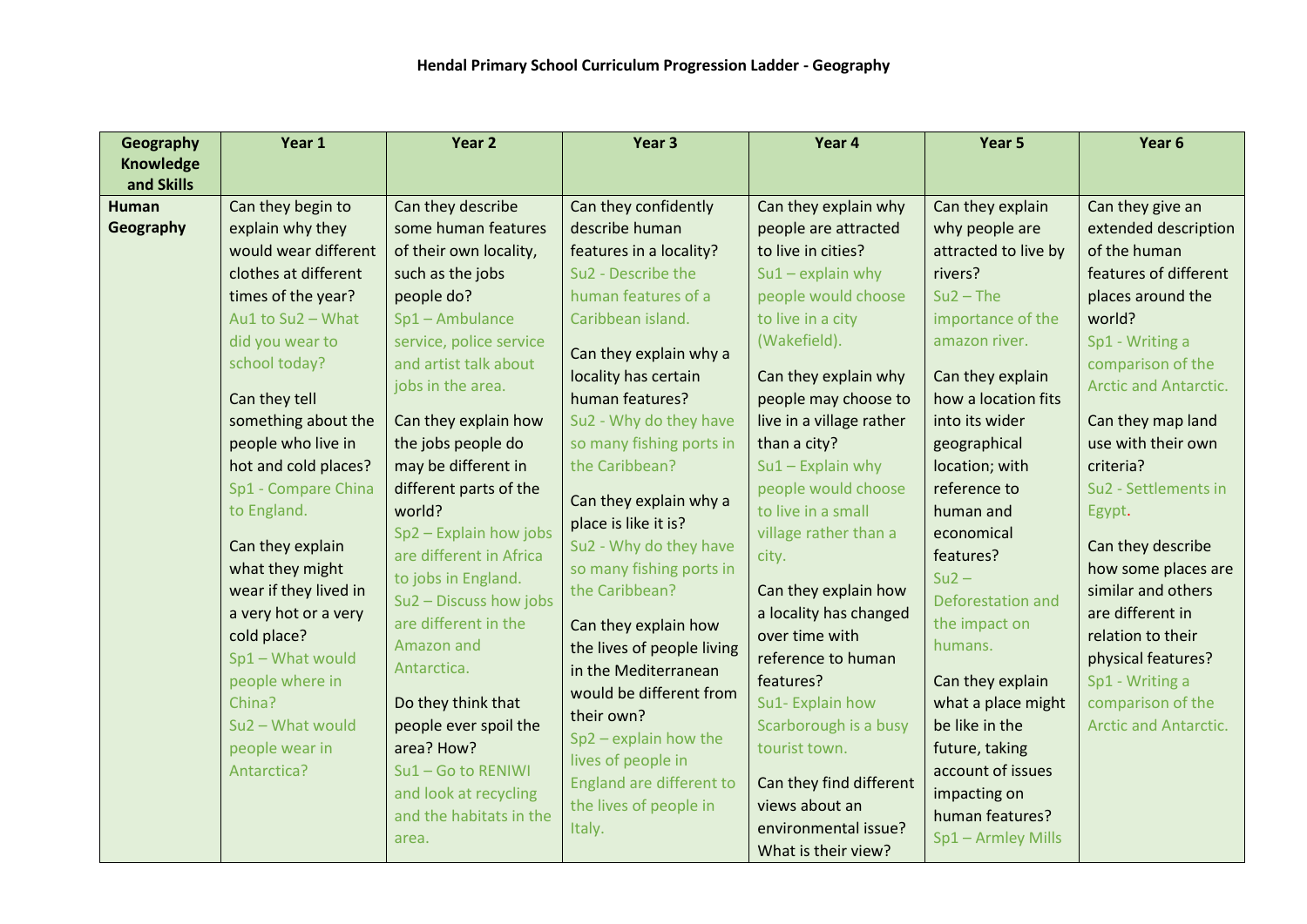|                      |                                                                                  | Do they think that<br>people try to make the<br>area better? How?<br>Su1-Go to RENIWI<br>and look at recycling<br>and the habitats in the<br>area.<br>Can they explain what<br>facilities a town or<br>village might need?<br>Sp2 - Compare an<br>African village to a<br>town. |                                                                | Su1 - Science - Water<br>pollution<br>investigation.<br>Can they suggest<br>different ways that a<br>locality could be<br>changed and<br>improved?<br>Su1 - Science - Water<br>pollution<br>investigation.<br>Can they describe how<br>volcanoes have an<br>impact on people's<br>lives?<br>$Au2 - How$ did the<br><b>New Zealand eruption</b><br>affect people's lives? | powered by the<br>rivers.<br>$Su2 - P4C$ what<br>would happen if<br>the rain forest<br>disappeared?    |                                                                                                                                                                                                         |
|----------------------|----------------------------------------------------------------------------------|---------------------------------------------------------------------------------------------------------------------------------------------------------------------------------------------------------------------------------------------------------------------------------|----------------------------------------------------------------|--------------------------------------------------------------------------------------------------------------------------------------------------------------------------------------------------------------------------------------------------------------------------------------------------------------------------------------------------------------------------|--------------------------------------------------------------------------------------------------------|---------------------------------------------------------------------------------------------------------------------------------------------------------------------------------------------------------|
| <b>Greater Depth</b> | Can they name<br>different jobs that<br>people living in their<br>area might do? | Can they explain how<br>the weather affects<br>different people?                                                                                                                                                                                                                | Can they explain how<br>people's lives vary due<br>to weather? | Can they explain how<br>people are trying to<br>manage their<br>environment?<br>$Su1 - Science$<br>investigation on water<br>pollution. Links to Eco<br>council                                                                                                                                                                                                          | Can they report on<br>ways in which<br>humans have both<br>improved and<br>damaged the<br>environment? | Can they explain<br>how human activity<br>has caused an<br>environment to<br>change?<br>Can they analyse<br>population data on<br>two settlements and<br>report on findings<br>and questions<br>raised? |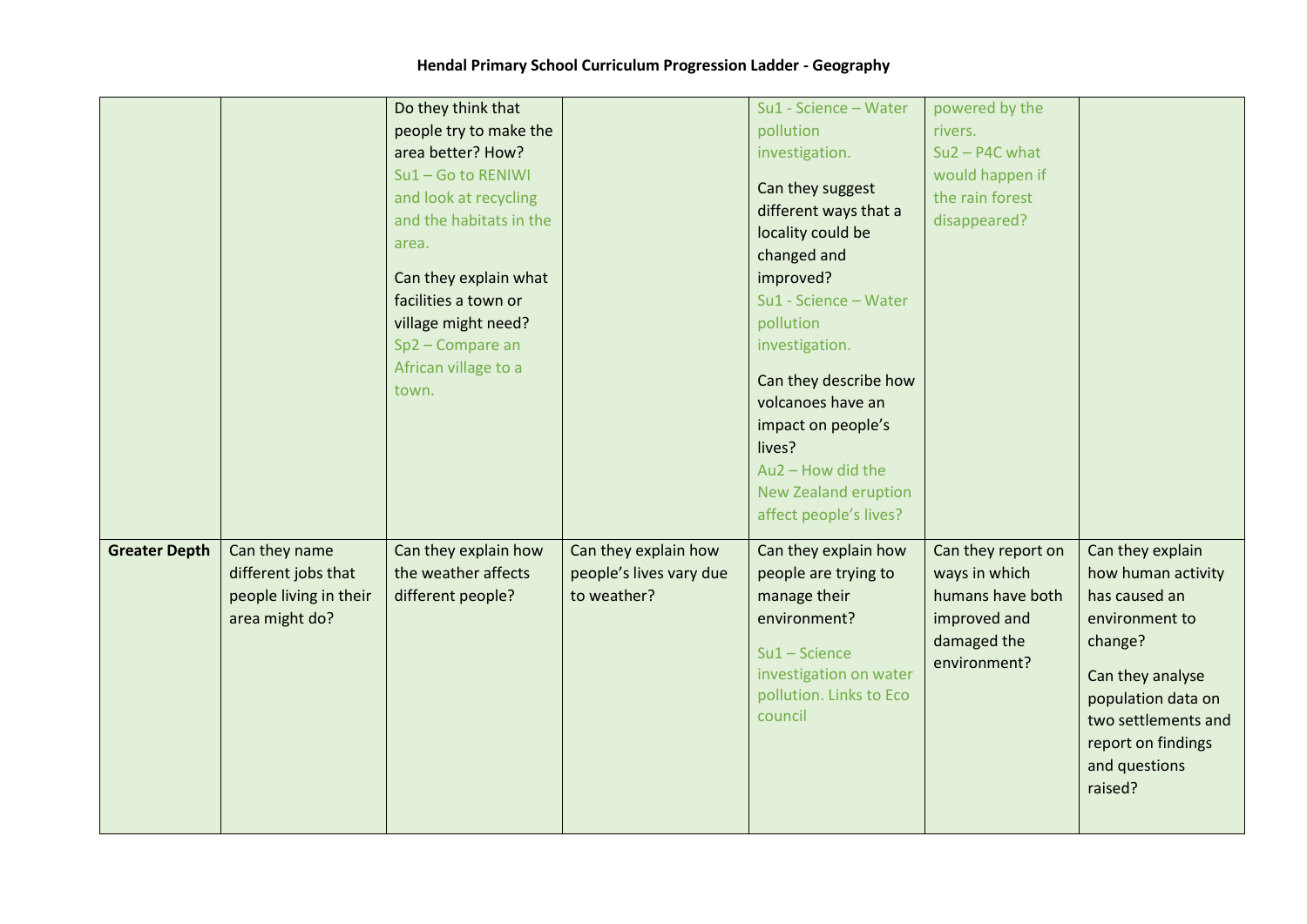| Geography        | Year 1                        | Year 2                                      | Year <sub>3</sub>            | Year 4                      | Year 5                                     | Year 6                                |
|------------------|-------------------------------|---------------------------------------------|------------------------------|-----------------------------|--------------------------------------------|---------------------------------------|
| <b>Knowledge</b> |                               |                                             |                              |                             |                                            |                                       |
| and Skills       |                               |                                             |                              |                             |                                            |                                       |
| Geographical     | Can they identify the         | Can they name the                           | Can they name a              | Can they locate the         | Can they name and                          | Can they recognise                    |
| Knowledge        | four countries                | continents of the                           | number of countries in       | <b>Tropic of Cancer and</b> | locate many of the                         | key symbols used on                   |
|                  | making up the                 | world and find them in                      | the Northern                 | the Tropic of               | world's major                              | ordnance survey                       |
|                  | United Kingdom?               | an atlas?                                   | Hemisphere?                  | Capricorn?                  | rivers on maps?                            | maps?                                 |
|                  | Su 2 - Locate                 | $Sp2 - Locate$                              | Sp2 - label a map of         | Do they know the            | $Sp1 -$ identify the<br>River Aire for the | Su1 - Identify                        |
|                  | countries on a world          | continents and oceans<br>on a map and in an | <b>Europe with countries</b> | difference between          | importance for                             | symbols on a map of<br>Ancient Egypt. |
|                  | map.                          | atlas.                                      | and capital cities.          |                             | <b>Armley Mills.</b>                       |                                       |
|                  |                               |                                             |                              | the British Isles, Great    |                                            | Can they name the                     |
|                  | Can they name some            | Can they name the                           | Can they name and            | <b>Britain and UK?</b>      | Can they name and                          | largest desert in the                 |
|                  | of the main towns             | world's oceans and                          | locate some well-known       | Sp1 - Starter activity      | locate many of the                         | world?                                |
|                  | and cities in the             | find them in an atlas?                      | <b>European countries?</b>   | on the differences          | world's most                               | Name the deserts in                   |
|                  | United Kingdom?               | $Sp2 - Locate$                              | Sp2 - label a map of         | between to lead onto        | famous mountain                            | Egypt.                                |
|                  | Sp2 - Journey from            | continents and oceans                       | <b>Europe with countries</b> | locating UK countries.      | regions on maps?                           |                                       |
|                  | <b>England to China</b>       | on a map and in an                          | and capital cities.          | Do they know the            | $Su1 -$                                    | Can they identify and                 |
|                  | locating places they          | atlas.                                      | Can they name and            | countries that make         |                                            | name the Tropics of                   |
|                  | stop at on a map.             |                                             | locate the capital cities    | up the European             | Can they locate the                        | Cancer and                            |
|                  | Can they point out            | Can they name the                           | of neighbouring              | Union?                      | <b>USA and Canada on</b>                   | Capricorn as well as                  |
|                  |                               | major cities of                             |                              |                             | a world map and                            | the Arctic and                        |
|                  | where the equator,            | England, Wales,                             | European countries?          | Sp1 - Starter activity      | atlas?                                     | Antarctic circles?                    |
|                  | north pole and south          | Scotland and Ireland?                       | Sp2 - label a map of         | to name the countries       | $Su1 -$                                    | Sp1-label latitude                    |
|                  | pole are on a globe           | $Au2 - Name$ the                            | <b>Europe with countries</b> | that make up the            |                                            | and longitude and                     |
|                  | or atlas?                     | countries and capital                       | and capital cities.          | European union.             | Can they locate                            | the Tropics on a                      |
|                  | Su <sub>2</sub> - locate on a | cities around the UK                        | Are they aware of            | Can they name up to         | and name the main                          | map.                                  |
|                  | map.                          | on a map using an                           | different weather in         | six cities in the UK and    | countries in South                         |                                       |
|                  |                               | atlas.                                      | different parts of the       | locate them on a            | America on a world                         | Can they explain                      |
|                  |                               |                                             | world, especially            | map?                        | map and atlas?                             | how the time zones                    |
|                  |                               | Can they find where                         | Europe?                      | Sp1 - Locate 6              | Su2-identify and                           | work?                                 |
|                  |                               | they live on a map of                       | Su2 - Compare the            | settlements in the UK.      | label the Amazon                           | Sp1 - Answer                          |
|                  |                               | the UK?                                     |                              |                             | and Brazil on a                            | questions on time                     |
|                  |                               |                                             |                              |                             | map.                                       | zones of the world.                   |